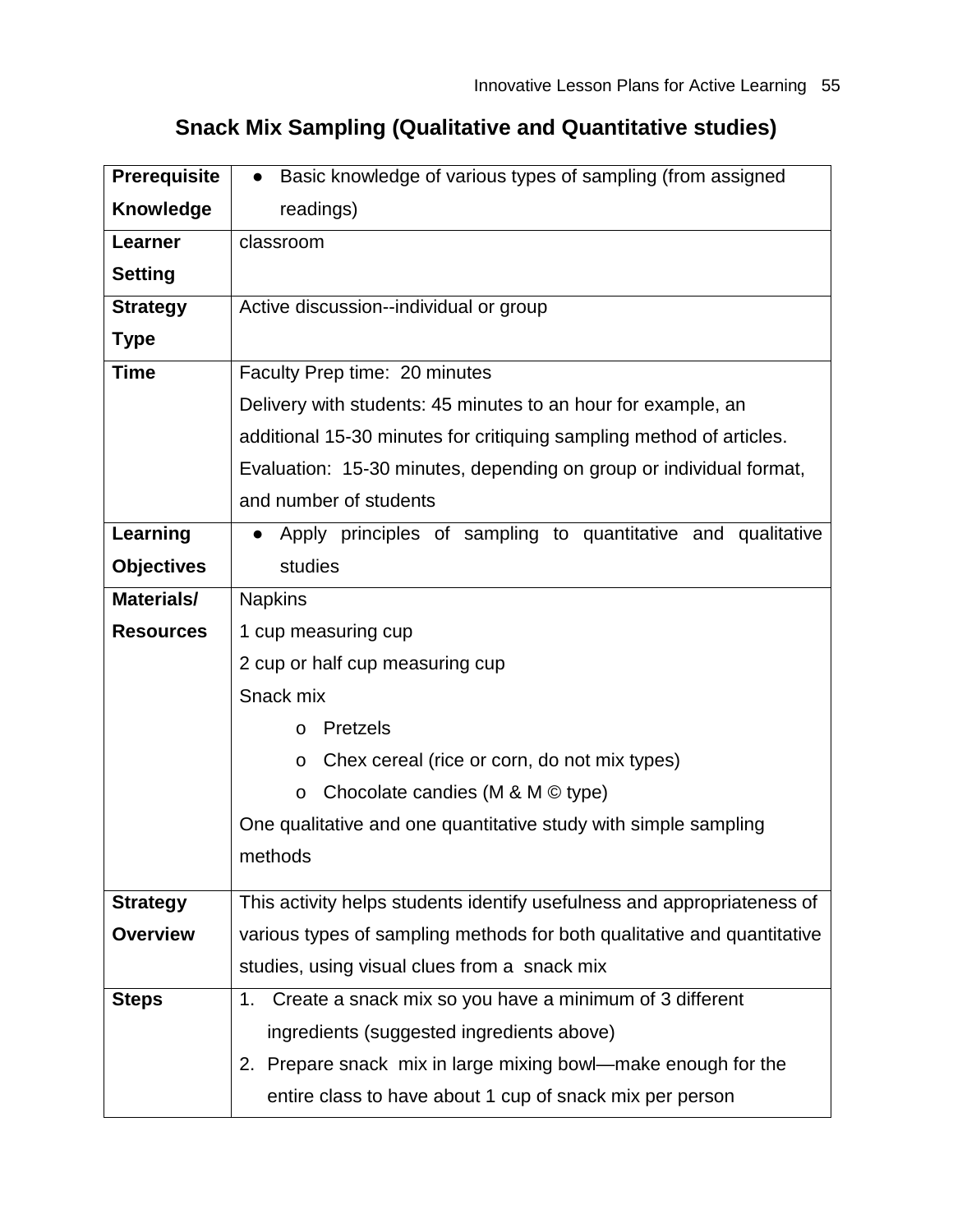|  |                | 3. Have students see large bowl of snack mix before they take out    |
|--|----------------|----------------------------------------------------------------------|
|  | their cup      |                                                                      |
|  |                | 4. Let students know they can each scoop out 1 cup of snack mix, but |
|  |                | they cannot eat the snack mix until we have finished the             |
|  |                | discussion. Take the snack mix back to their seat                    |
|  | 5. Discussion: |                                                                      |
|  |                | a. Large bowl is the population (the entire group that you can       |
|  |                | sample from)                                                         |
|  |                | b. Each cup you took is a sample                                     |
|  |                | i. What kind of sampling did you do?                                 |
|  |                | ii. How many peanuts/chex cereal/candies did you get                 |
|  |                | from your sample? Is this representative of the                      |
|  |                | population? How will you know if it is representative                |
|  |                | (if you counted the number of each ingredient before                 |
|  |                | taking the samples)                                                  |
|  |                | iii. Why is there variance in the number of each                     |
|  |                | ingredient that you received? (Suggest tallying                      |
|  |                | counts on the board—this also allows you to see                      |
|  |                | mean, median and mode (descriptive statistics) of the                |
|  |                | sample. Example: first few people give their counts,                 |
|  |                | then make a mark next to that number for each                        |
|  |                | person who has the same amount). Is the variance                     |
|  |                | significant?                                                         |
|  | IV.            | How can we make it a different type of sampling                      |
|  |                | (cross sectional, random, etc.) Which type of                        |
|  |                | sampling would give us the best results? What do                     |
|  |                | we have to do to change the sampling method of the                   |
|  |                | snack mix for a different study?                                     |
|  |                | v. How could you use this population for purposive                   |
|  |                | sampling in qualitative studies (only pick out the                   |
|  |                | chocolate candies if studying "chocolateness")                       |